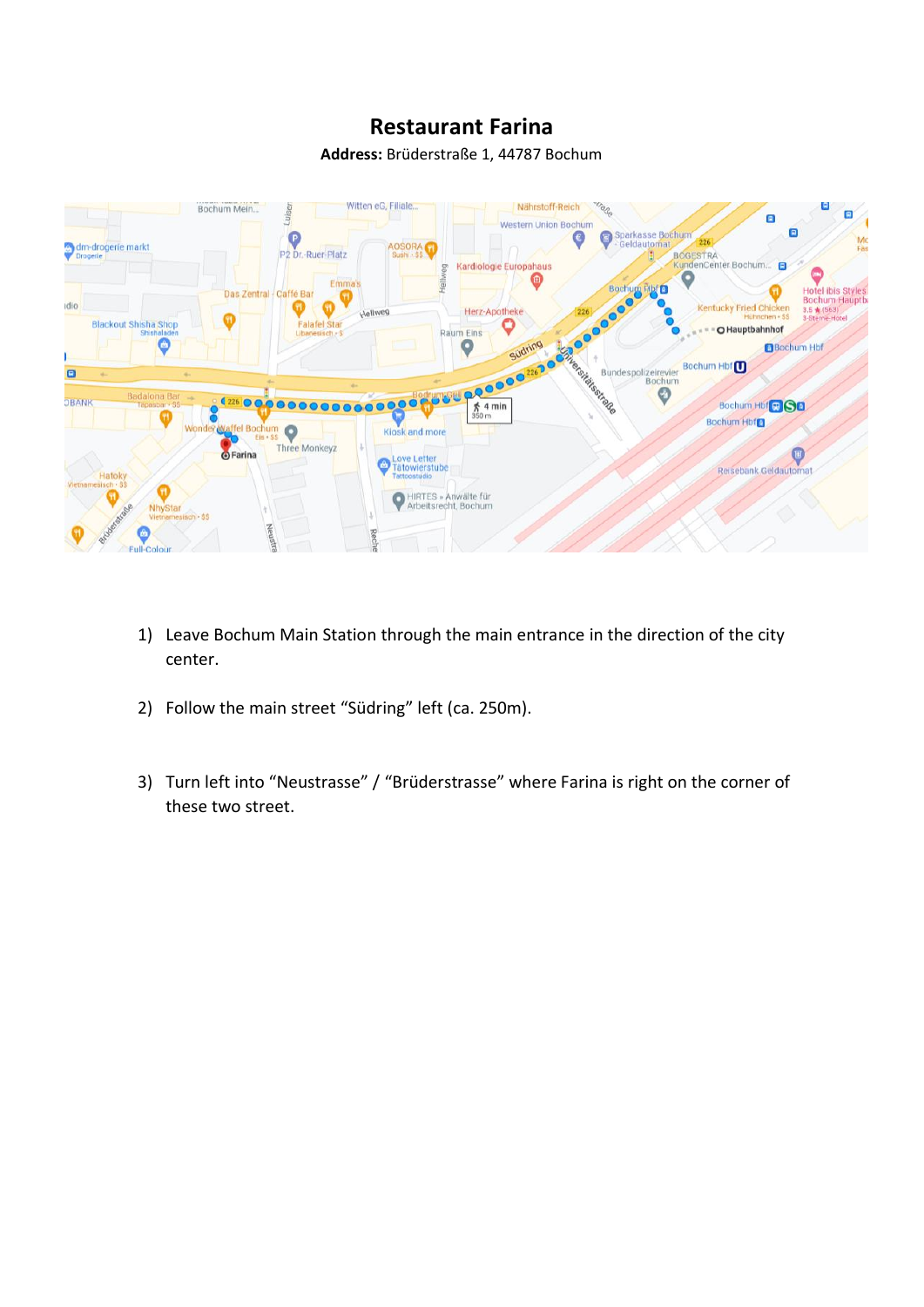## **Gasometer Oberhausen**

Exhibition ͞**The Fragile Paradise**͟;Das zerbrechliche Paradies) on the beauty of nature and the human impact on the environment, a journey through our earth's climate history.

The Gasometer in Oberhausen is one of the most famous industrial monuments of the Ruhrgebiet. It used to function as industrial gas tank and was converted into an exhibition hall in 1993 and just renovated in 2021. Despite its not so charming appearance from the outside, as it is common for the industrial Ruhr-area, we recommend a visit! More information in four languages can be found at: [www.gasometer.de/en/](http://www.gasometer.de/en/)

As connections can vary, we always recommend looking them up by yourself to get the relevant information. Usually using Google Maps on your smartphone works just fine, but the best option for both train and bus is using the website of the main German railway company: [www.bahn.com/en](http://www.bahn.com/en)

## **How to get there**

- 1) To get to Bochum Hbf (Bochum main station) from your current location, please look at the corresponding directions. From there you can reach Oberhausen Hbf (Oberhausen main station) in around 45 Minutes via various options - change in Essen, Duisburg, Mülheim, or Gelsenkirchen.
- 2) From Oberhausen Hbf you can take a bus or tram to the station called "Neue Mitte".
- 3) From "Neue Mitte" it is only a short walk to the Gasometer.